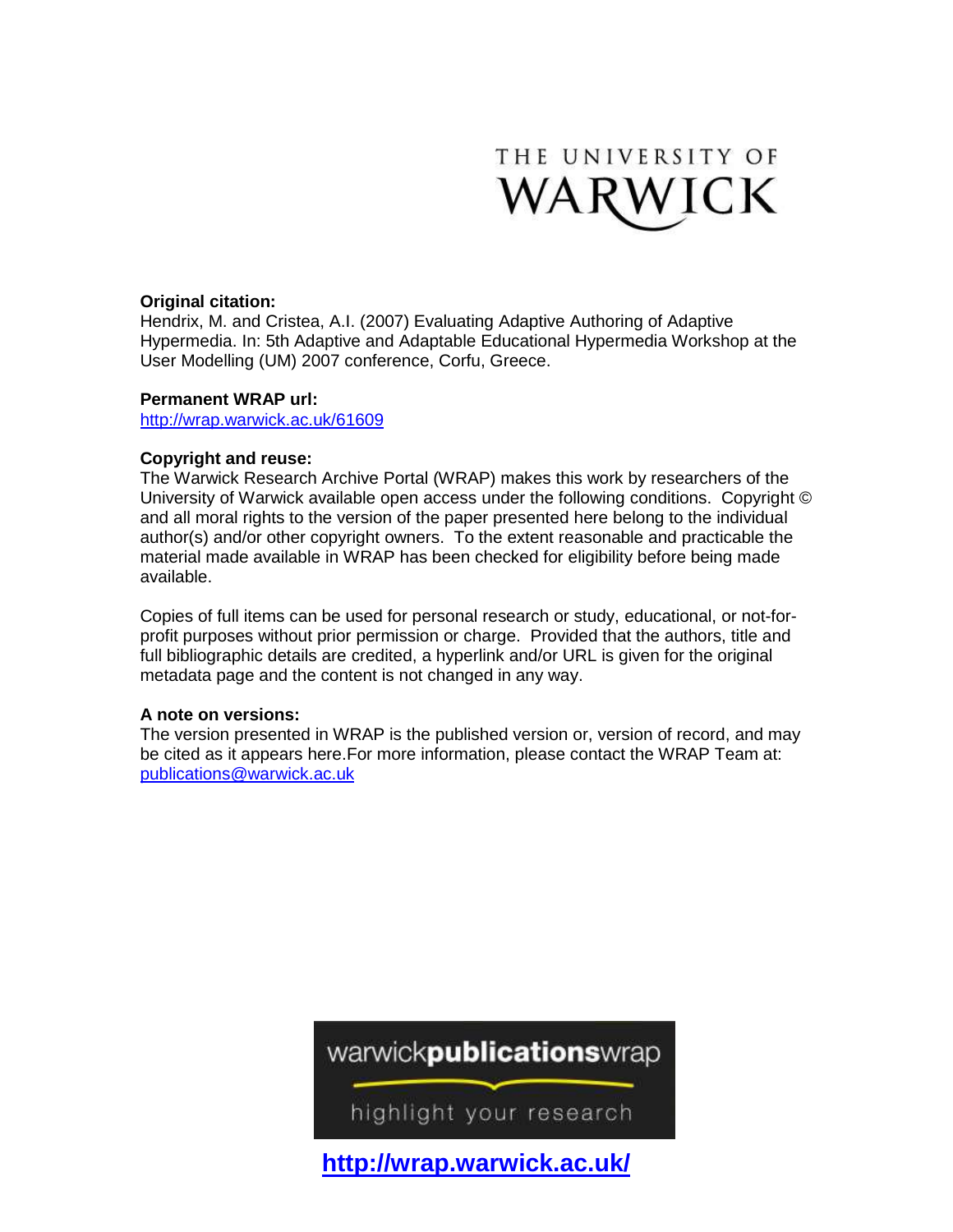*Hendrix, M., and Cristea, A.I., UM'2007, A3H International Workshop http://www.iit.demokritos.gr/um2007/UM2007\_WS1\_A3H.pdf*

# **Evaluating Adaptive authoring of Adaptive Hypermedia**

Maurice Hendrix and Alexandra Cristea

Department of Computer Science, The University of Warwick, Coventry CV4 7AL, United Kingdom {maurice, acristea}@dcs.warwick.ac.uk

**Abstract.** Now-a-days a large amount of research exists into the design and implementation of adaptive systems, but still, a lot less targets the complex task of authoring of such systems, or their evaluation. In order to tackle these problems, we have looked into the causes of the complexity. Manual annotation has proven to be a bottleneck of authoring of adaptive hypermedia. Therefore, all means for supporting this authoring process by reusing automatically generated metadata should be sought. Previously, we have proposed the integration of the generic Adaptive Hypermedia authoring environment, MOT, into a semantic desktop environment, indexed by Beagle++. A prototype was built based upon this integration approach. This paper describes an evaluation of both the approach in general, and the prototype in particular.

**Keywords:** Authoring; Adaptive Educational Hypermedia; CAF; Evaluation; Metadata; RDF; Semantic Desktop; Semi-automatic adding

# **1 Introduction**

Authoring of adaptive hypermedia is a notoriously difficult endeavour[[4\]](#page-8-0) although its results can be extremely valuable, generating, e.g., in the educational context, personalized (learning) experiences[[3\]](#page-8-1). A solution to this problem is using as much as possible automatically generated authoring instead of authoring by hand. There is some research into how to automatize authoring in different ways[[9\]](#page-8-2). A good basis of this is to use already annotated resources, which can be automatically retrieved when necessary, as dictated by the authoring process. A rich source of information that can be exploited in this sense is the semantic desktop[\[6](#page-8-3),[13\]](#page-8-4). In the semantic desktop, resources can be categorized by rich ontologies, and semantic links express various kinds of semantic relationships between these resources. For a document, for example, the semantic desktop stores not only a filename, but also information about where this paper was published, when and by whom, which of the colleagues sent it, and how often and in what context it was accessed. All these metadata are generated automatically, by the appropriate applications, and stored in an application independent way as RDF metadata, in the user's personal data store. This rich set of metadata clearly makes it easier for the user or applications to semi-automatically retrieve appropriate material for different contexts: for example, when an author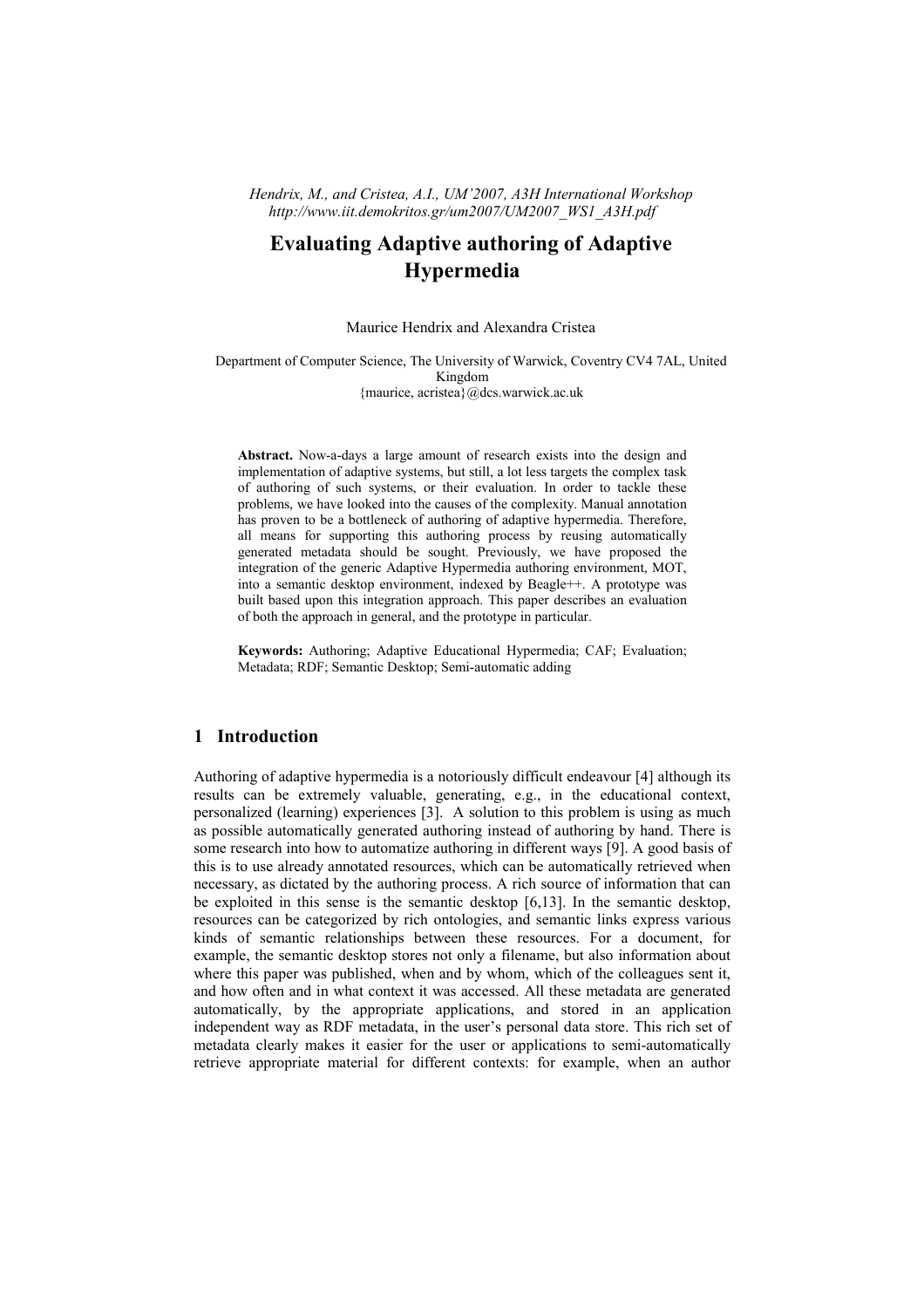wants to select fitting materials for a lecture. Of course, in this context, the author still has to create some basic lesson material, serving as a retrieval framework.

Previously,in[[10\]](#page-8-5), we described the interaction and exchange of data between the Beagle++ environment[[1,](#page-8-6)[5](#page-8-7)], which is an advanced search and indexing engine for the semantic desktop, generating and utilizing metadata information, and the adaptive hypermedia authoring environment MOT[\[7](#page-8-8),[11\]](#page-8-9), a sophisticated system for authoring personalized e-courses. In this paper we evaluate our approach in general, and the prototype in particular. This paper focuses only on the evaluation of the sesame2MOT Enricher (converter) application that guides the interaction process between the two systems above and performs the automatic authoring and population of the authoring environment with new resources (here, papers) from the semantic desktop.

The remainder of this paper is organized as follows. Section 2 shortly introduces our approach to Adaptive Authoring of Adaptive Hypermedia, as well as the system setup, which implements a prototype of this approach. In Section 3 we introduce the evaluation setup. In section 4 the results of the evaluation are discussed. Finally, in section 5, we discuss what these results mean for our approach in general, and prototype in particular.

# **2 The approach & system setup**

In this section we introduce our method and system setup. As can be seenin [Figure 1](#page-2-0), Beagle++, the Semantic Desktop Environment used in our prototype, stores all metadata in the Sesame RDF database [\[12](#page-8-10)]. All Beagle++ components that *generate* metadata (for example, the email, publication, web cache and file metadata generators) add the metadata to this database. All Beagle++ components which *use* metadata (for example, the search and indexing module, the ranking module or the browsing modules) retrieve their data from this repository, and, in some cases, write back new data (such as the PageRank value for documents or other resources).



<span id="page-2-0"></span>**Figure 1. System overview**

It is easy to accommodate additional modules in this environment by writing appropriate interface components, which read and write from this repository. This is whatwe have done for MOT [[7,](#page-8-8) [11\]](#page-8-9). We have focused on the semi-automatic addition of articles stored on the user's desktop to a MOT lesson[[7\]\)](#page-8-8). This represents an instantiation of the concept of adaptive authoring: authoring that adapts to the author's needs. In MOT, the addition is done to an *existing* lesson. Based on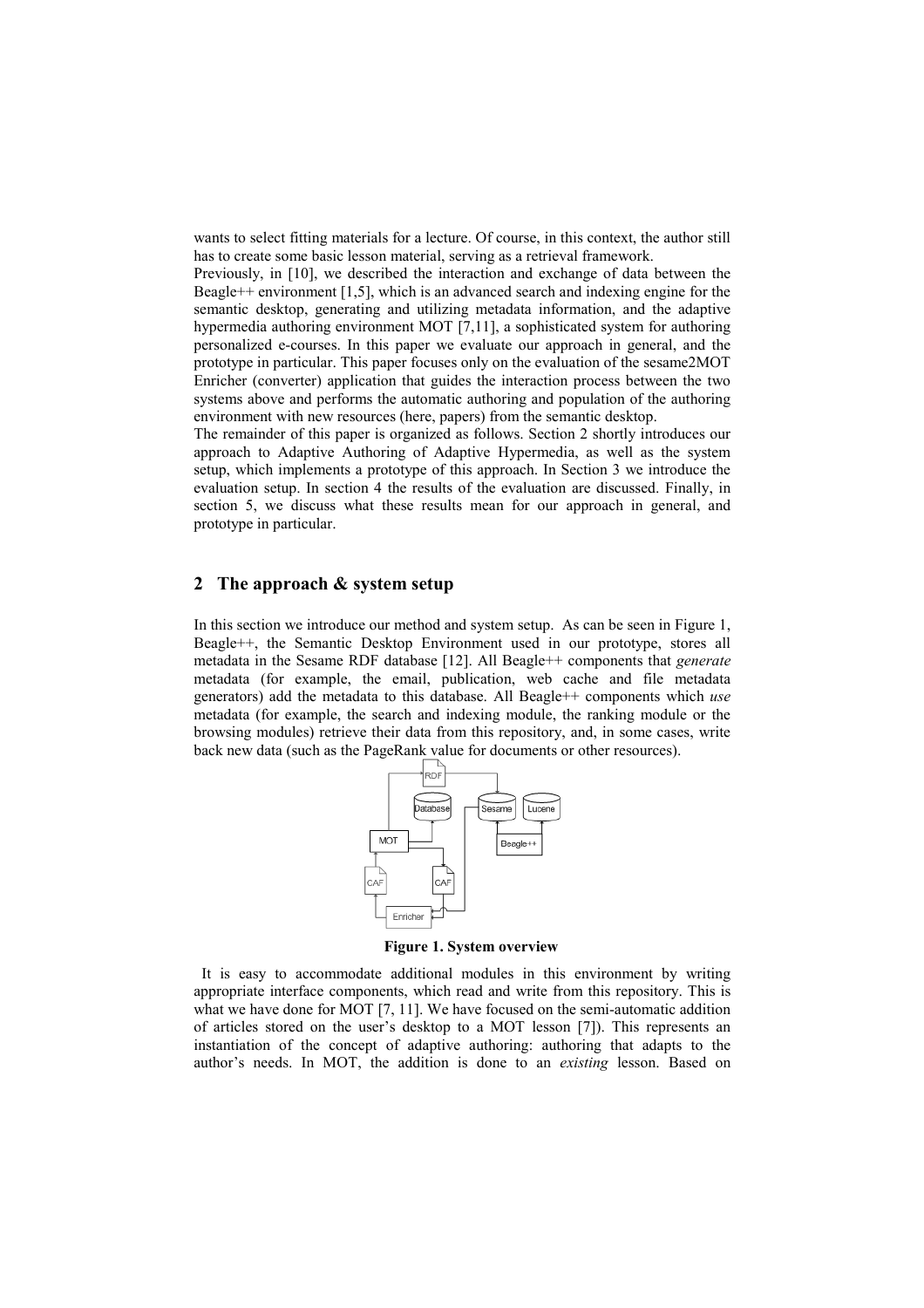pedagogic goals, the author can then process the data, by adding more information on the article after the conversion. These additions can then be fed back into the RDF store, if necessary. We useCAF [\[8](#page-8-11)], a system-independent XML exchange format, to simplify the transformation process from RDF to the MOT MySQL storage format.

#### **2.1 Enrichment of the lesson and domain model**

As MOT is mainly a tool for authoring educational (adaptive) material, the internal information structures are based on strict hierarchies. When enriching the domainmodels and lessons, we therefore aim at getting the right information in the right place in this hierarchy. To achieve this, the program first queries the Sesame database, using as search terms *title* and *keywords* of each domain concept found in the current existing lesson. The RDF query in the SeRQL[[2](#page-8-12)] language looks as follows:

select x from x {p} y where y like "\*keyword" ignore case

Some alternative retrieval methods have been studied and implemented, as follows.

#### **Concept-oriented versus Article-oriented**

For computing the mutual relevance between a given article and a given concept, in order to decide the appropriate place of articles in the concept hierarchy, we have developed two slightly different theoretical alternatives, as follows.

### **Concept-oriented relevance ranking method**

The first relevance ranking method is computing relevance according to Equation 1:

#### **Equation 1. Concept oriented ranking**

rank(a,c) = 
$$
\frac{|k(c) \cap k(a)|}{|k(a)|}
$$
, where:

rank $(a, c)$  is the rank of article a with respect to the current domain concept c;  $k(c)$  is the set of keywords belonging to the current domain concept c;  $k(a)$  is the set of keywords belonging to the current article a;  $|S|$  = the cardinality of the set S, for a given set S.

This formula is *concept-oriented*, in the sense that articles 'battle' for the same concept: a given article is placed in the appropriate place in the hierarchy by it. The actual implementation of the concept-oriented formula is not trivial for the RDF database that we have, as there is no keyword property available for retrieved objects (articles). Therefore, these keywords had to be extracted from the title property of the object. This means that the computation of the cardinality of the keywords,  $k(a)$ , can be interpreted in many ways. The easiest way is to set it to the number of words in the title property. Another option is to compute the number of relevant keywords (e.g., eliminating words such as 'the', 'a', etc.) by connecting them to a given ontology or dictionary, such as WordNet. Both options were implemented; however, the current WordNet connection is very slow and thus inefficient.

#### **Article-oriented relevance ranking method**

A second implementation of the rank is givenby [Equation 2.](#page-4-0)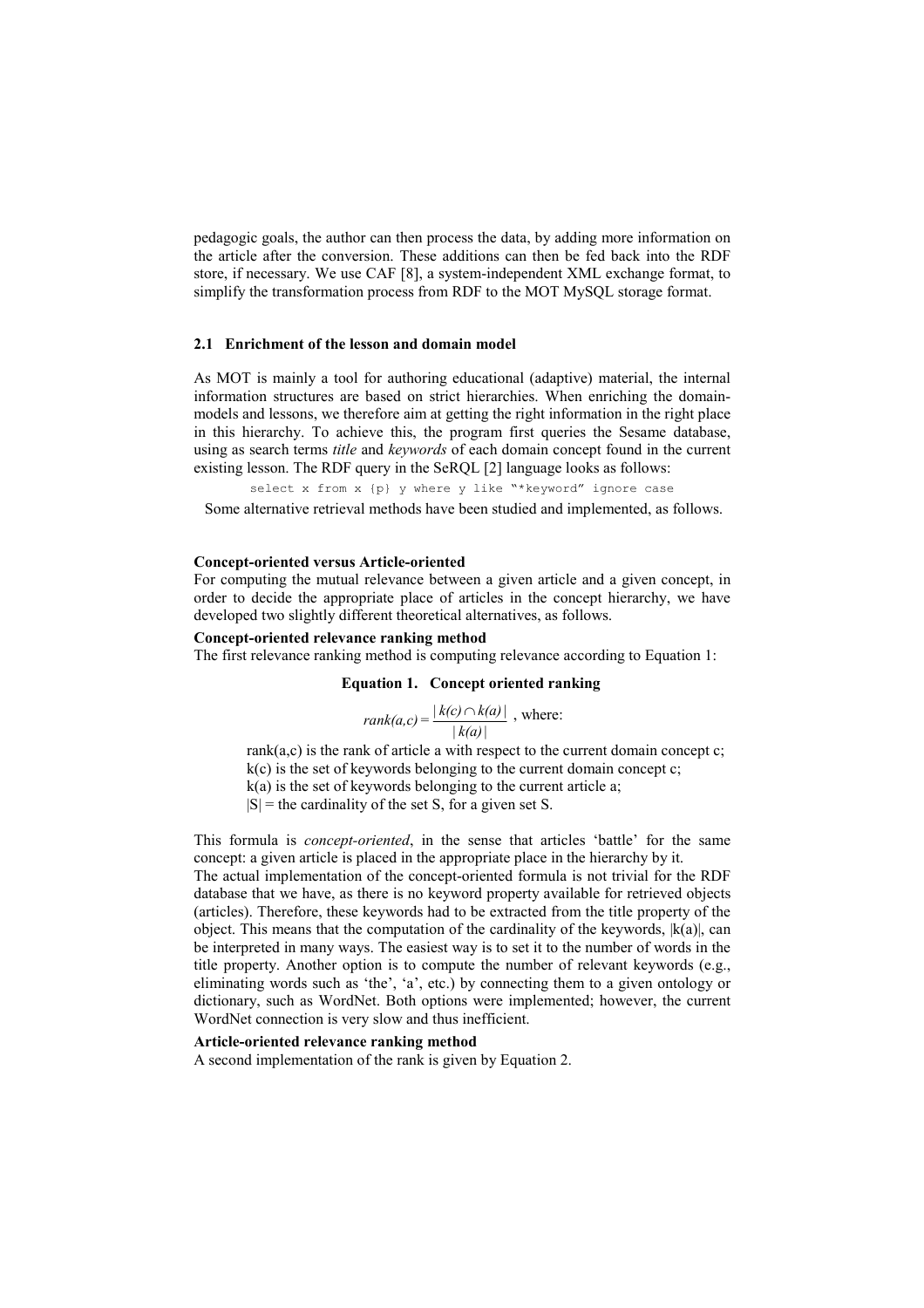#### <span id="page-4-0"></span>**Equation 2. Article oriented ranking**

 $|k(c)|$  $rank(a,c) = \frac{|k(c) \cap k(a)|}{|k(c)|}$ 

The equation shows how many of the keywords (shared by the article and the concept) are present in the concept. E.g., if a concept has less keywords than another one, but the keywords shared between article and concept are the same, the former concept will have a higher rank and 'win' the article. This formula shows thus to which of the concepts the article should be attributed. Therefore, this formula is article-oriented, in the sense that concepts 'battle' for the same article.

#### **Sets versus multisets**

Next, once the formula is chosen, there is another possible distinction to be made: we have chosen to implement two different versions for computing the cardinality of the intersection, one *set*-based (with intersection operation on sets, as defined above), and one with *multisets* or bags (and the respective intersection operation on bags).

In set theory, a *bag* can be formally defined as a pair *(A, m)* where A is some set and  $m: A \rightarrow N$  is a function from A to the set  $N = \{1,2,3,...\}$  of (positive) natural numbers. The set A is called the underlying set of elements. For each  $a \in A$  the multiplicity (i.e., number of occurrences) of a is the number *m(a)*.

The intersection can then be defined as:  $(A \cap B, f(A \cap B))$ , where:

 $f(x) = min{m(x \in A), m(x \in B)}$ . For example:  $\{(a,2),(b,1)\} \cap \{(a,3),(x,1)\} = \{(a,2)\}$ The reason to use bags instead of sets is that the number of times keywords appear in certain texts can be relevant in itself (not just *which* keywords). A text containing a greater number of occurrences of a specific keyword could be a better match for that keyword than a text with only one occurrence of the respective keyword.

#### **Allowing duplicates or not**

The same resource may be relevant in more then one place within the hierarchy. In that case, the resource will be added to the place where it has the highest relevance, by default. If there exist more places in the hierarchy with a value equal to the highest relevance, currently, the one with the higher position in the tree wins. If, however, there are siblings with the same position in the tree, and with the (same) highest relevance, a decision has to be made: either to allow duplicates, or to select randomly one of the candidate sibling concepts and allocate the resource to it. The '*allow duplicates*' option in the Enricher program controls this particular option.

#### **Adding meta-data as separate concepts or as attributes**

The retrieved metadata also has a structure. For example, a retrieved paper might have a location it was presented at and a year it was presented in. This metadata can be added either as attributes of the new *article* concept in MOT, or as a set of new subconcepts, with their own attributes. With the '*Add meta-data as separate concepts*' option, the author can select between these two possibilities in the Enricher program.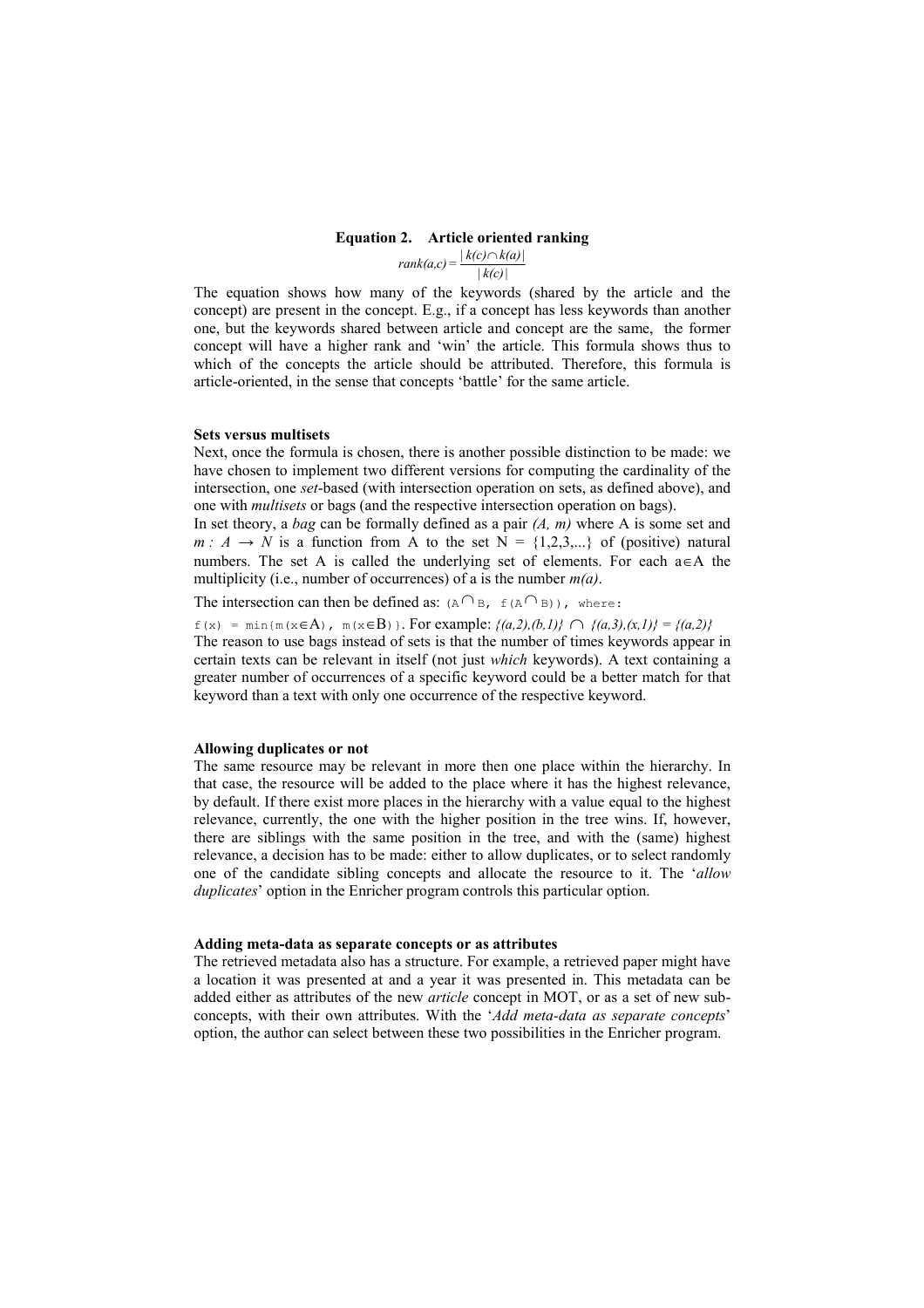

**Figure 2. left: result** *without***; right, result** *with* **the '***add medatada as separate concepts***' option.**

# **3 Evaluation**

The evaluation of the conversion process and the Enricher application program performing it has taken place in two steps so far: the first step was a small-scale qualitative experiment with about 4 PhD students of the IMPDET course organized by the Joensuu university, Finland, based on the *think-aloud* method. The second step is the evaluation described in the current paper, which was of a larger scale, and contains therefore a larger amount of quantitative evaluation results, although qualitative information was also sought.

#### **3.1 General evaluation setup**

This second evaluation was conducted at the Politehnica University of Bucharest in January of 2007. It took place within an intensive two-week course on Adaptive Hypermedia and The Semantic Web, which was delivered as an alternative track to the regular Intelligent Systems course. The students were 4<sup>th</sup> year undergraduates in Engineering studies and  $2<sup>nd</sup>$  year Master students in Computer Science, from the English-language stream. Firstly, basic knowledge on Adaptive Hypermedia and Semantic Web was addressed. The first course week was dedicated to theory, and finished with a theoretical exam. Out of the initial 61 students, only the students with a satisfying knowledge of the theory where selected to continue with the practical part of the alternative track. The rest returned to the main stream course. The 33 students that passed the theory worked with the actual systems described in section 2. After these experiments, they where requested to submit a number of questionnaires, to answer both generic and specific issues regarding the automatic generation of adaptivity and personalization via the methods described in section 2.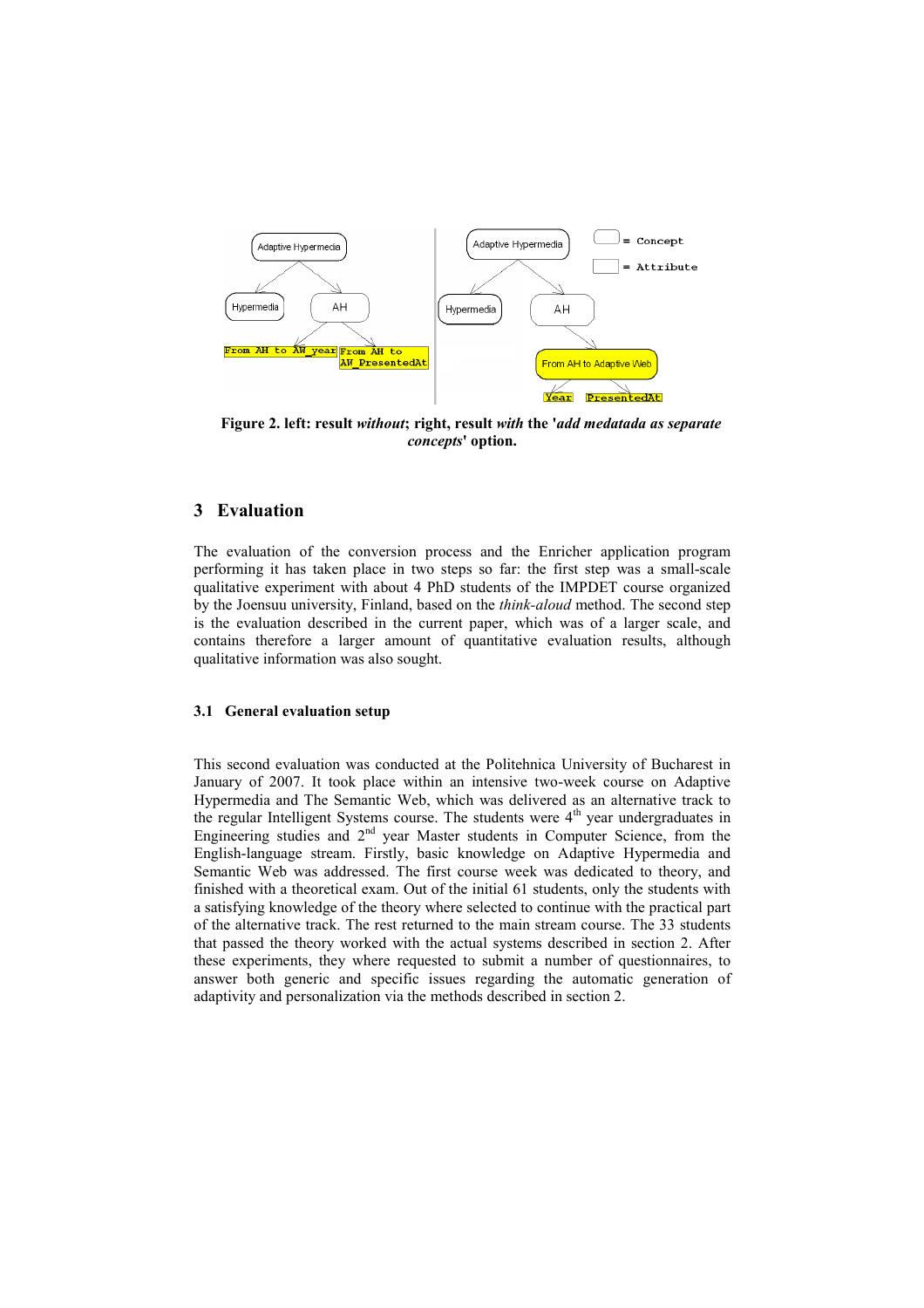#### **3.2 Hypotheses**

We based our evaluation firstly on a number of generic, high level hypotheses, as follows:

- 1. The respondents enjoyed working as authors in the system.
- 2. The respondents understood the system.
- 3. The respondents considered that theory and practice match.
- 4. The respondents considered the general idea of Adaptive Authoring useful

We refined these into more specific, lower granularity hypotheses(see [Table 1\)](#page-6-0), which ultimately generated our questions for the questionnaires. To explain the construction of the sub-hypotheses, let's take, for instance, hypothesis 3. There, we check the matching between theory and practice, i.e., between theory and the implementation. For the Enricher application, from a theoretical point of view, we have defined different ranking methods and other options, such as allowing duplicates or not between the imported articles, etc. These have been implemented as options for the user to select, and therefore, in this particular case, matching theory and practice means that these methods render different results, firstly, and secondly, that these different results should look like the theory has predicted[1.](#page-6-1) Therefore, subhypothesis 3.4, and its own sub-hypotheses, 3.4. 1, 3.4.2 and 3.4.3 emerged. As said, the hypotheses and sub-hypotheses feed into and determine the questions.

# **4 Evaluation Results and Discussion**

Due to lack of space, here we present and discuss only the numerical results from one of our questionnaires that focussed on the Enricher application (sesame2MOT). For testing our hypotheses we have used, where possible, numerical averages, and tested their significances with the help of Student's T-test. We assumed a confidence of 95%. Thus, a hypothesis can be confirmed, if the mean is M>0 and the probability is  $P \leq 0.05$ . In order to obtain numerical averages, we mapped the multiple-choice answers follows: '*Yes*' was mapped to 1, '*no*' to -1 and '*mostly*' to 0. Hence the average was always 0 and the T-test was applied by comparing against the neutral result of 0. Below we present a table with each hypothesis, T-test results (T value, degrees of freedom Df, Mean M, probability P) and whether the results show that it was confirmed or not. The main hypotheses are shown in bold. Their result is obtained by combining the results of the sub-hypotheses.

| Nr. | <b>Hypotheses</b>                                                     | Df M |  | Confirmed |
|-----|-----------------------------------------------------------------------|------|--|-----------|
|     |                                                                       |      |  | $(M>0)$ : |
|     |                                                                       |      |  | P < 0.05  |
|     | <b>The respondents enjoyed working 2.709 31 0.438 0.011 Confirmed</b> |      |  |           |
|     | as authors in the system                                              |      |  |           |

<span id="page-6-0"></span>

|  | Table 1 Sesame2MOT Conversion hypotheses results |  |  |  |
|--|--------------------------------------------------|--|--|--|
|--|--------------------------------------------------|--|--|--|

<span id="page-6-1"></span> $<sup>1</sup>$  This is the reason why it was important to have students understand the theory first; otherwise</sup> such questions would not be easy to answer by the layman.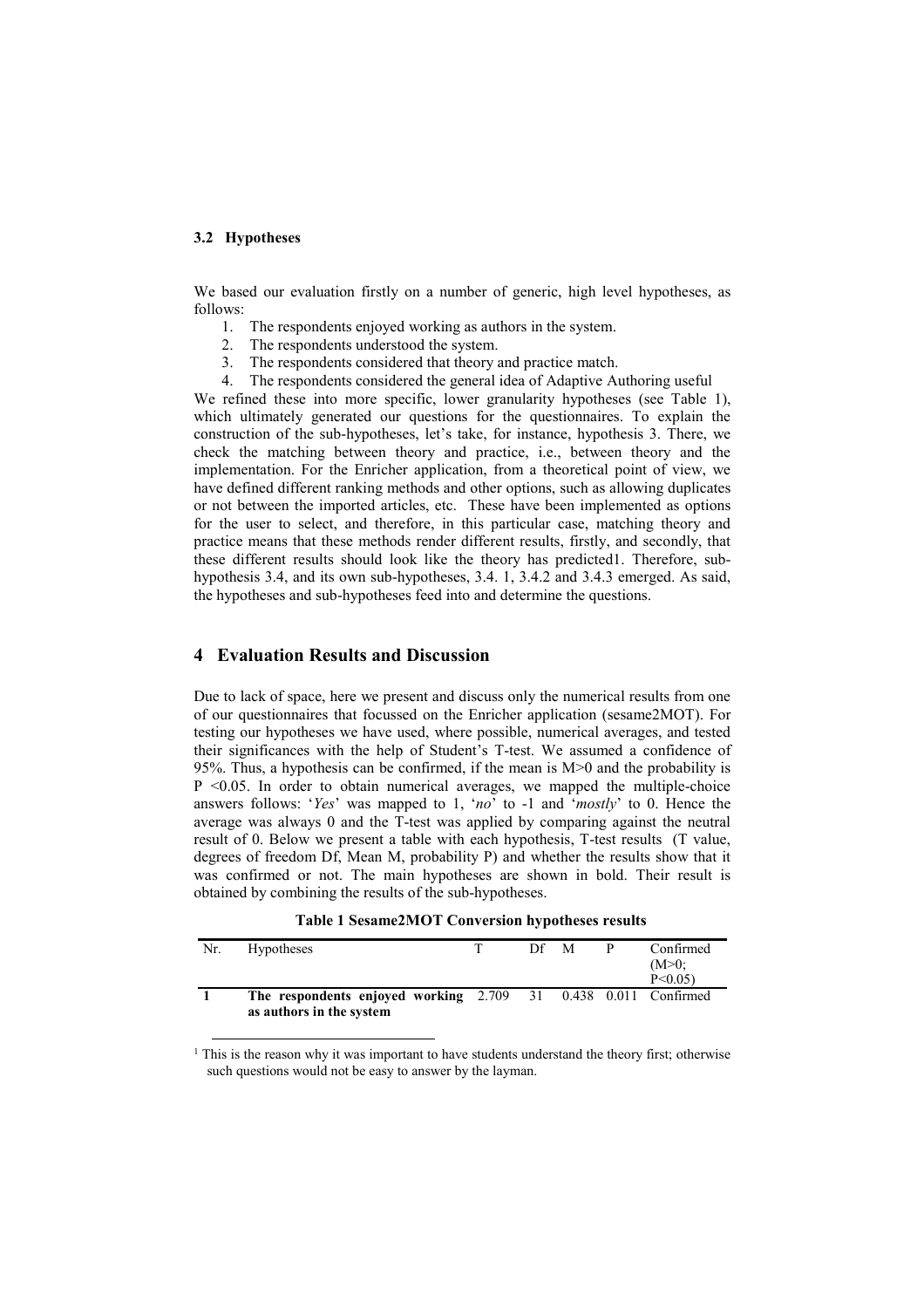| $\boldsymbol{2}$ | The respondents understood the         |         |      |                |                | Confirmed        |
|------------------|----------------------------------------|---------|------|----------------|----------------|------------------|
|                  | system.                                |         |      |                |                |                  |
| $\overline{2}$   | Respondents understood how it works    |         |      |                |                | Confirmed        |
| 2.1              | Concept oriented                       | 4.458   | 31   | 0.625          | 0.000          | Confirmed        |
| 2.2              | Article oriented                       | 3.788   | 31   | 0.563          | 0.001          | Confirmed        |
| 2.3              | Allow duplicates                       | 10.063  | 31   | 0.875          | 0.000          | Confirmed        |
| 2.4              | Compute resources as set               | 5.271   | 31   | 0.688          | 0.000          | Confirmed        |
| 2.5              | Add meta-data as separate concepts     | 6.313   | 31   | 0.750          | 0.000          | Confirmed        |
| 3                | The respondents considered that        |         |      |                |                | Confirmed        |
|                  | theory and practice match.             |         |      |                |                |                  |
| 3.1              | The two ranking methods (concept-,     |         |      |                |                | Confirmed        |
|                  | article-oriented) do deliver different |         |      |                |                |                  |
|                  | results.                               |         |      |                |                |                  |
| 3.1.1            | Concept Oriented                       | 6.313   | 31   | 0.750          | 0.508          | Confirmed        |
| 3.1.2            | <b>Article Oriented</b>                | 6.313   | 31   | 0.750          | 0.508          | Confirmed        |
| 3.2              | Ranking methods (concept-, article-    |         | 31   |                |                | Confirmed        |
|                  | oriented) in line with the theory.     |         |      |                |                |                  |
| 3.2.1            | Concept Oriented                       | 2.252   | 31   | 0.375          | 0.032          | Confirmed        |
| 3.2.2            | <b>Article Oriented</b>                | 2.709   | 31   | 0.438          | 0.011          | Confirmed        |
| 3.3              | The different options influence the    |         | 31   |                |                | Confirmed        |
|                  | result                                 |         |      |                |                |                  |
| 3.3.1            | Allow duplicates                       | 7.760   | 31   | 0.813          | 0.000          | Confirmed        |
|                  |                                        |         |      |                |                |                  |
| 3.3.2            | Compute resources as set               | 3.215   | 31   | 0.500          | 0.032          | Confirmed        |
|                  |                                        |         |      |                |                |                  |
| 3.3.3            | Add meta-data as separate concepts     | 6.313   | 31   | 0.750          | 0.000          | Confirmed        |
| 3.4              | The results of the conversion are in   |         |      |                |                | Confirmed        |
|                  | line with the theory                   |         |      |                |                |                  |
| 3.4.1            | The two ranking methods                | see     | see  | See            | see            | Confirmed        |
|                  |                                        | 3.3.1.2 | 3.3. | 3.3.1.         | 3.3.1.         | (see $5.3.1.2$ ) |
|                  |                                        |         | 1.2  | $\overline{2}$ | $\overline{2}$ |                  |
| 3.4.2            | Allow duplicates                       | 7.760   | 31   | 0.813          | 0.000          | Confirmed        |
| 3.4.3            | Compute resources as set               | 2.252   | 31   | 0.375          | 0.032          | Confirmed        |
| 3.4.4            | Add meta-data as separate concepts     | 4.458   | 31   | 0.625          | 0.000          | Confirmed        |
| 4                | General idea useful                    | 15.000  | 31   | 0.938          | 0.000          | Confirmed        |

As we have seen, most hypotheses have been confirmed based on the current data. The Sesame2MOT conversion is indeed considered useful and in line with the theory. Its options are understood. Respondents agreed strongly with most of our hypotheses, with all means above zero. Looking at the ones with lower scores, such as conceptoriented and article-oriented method, as well as computation of resource as set, they were less sure in their statements. This is probably due to the fact that they did not work with these options enough. This shows that more targeted evaluations may be necessary to establish without a doubt the acceptance rate of these features.

# **5 Conclusions**

In this paper we have briefly reviewed an authoring environment for personalized courses, as well as an Enricher mechanism and prototype based on Semantic Desktop technology. The paper describes the theoretical considerations for the implementation of the Enricher, and then, in parallel, the evaluation of these considerations as well as